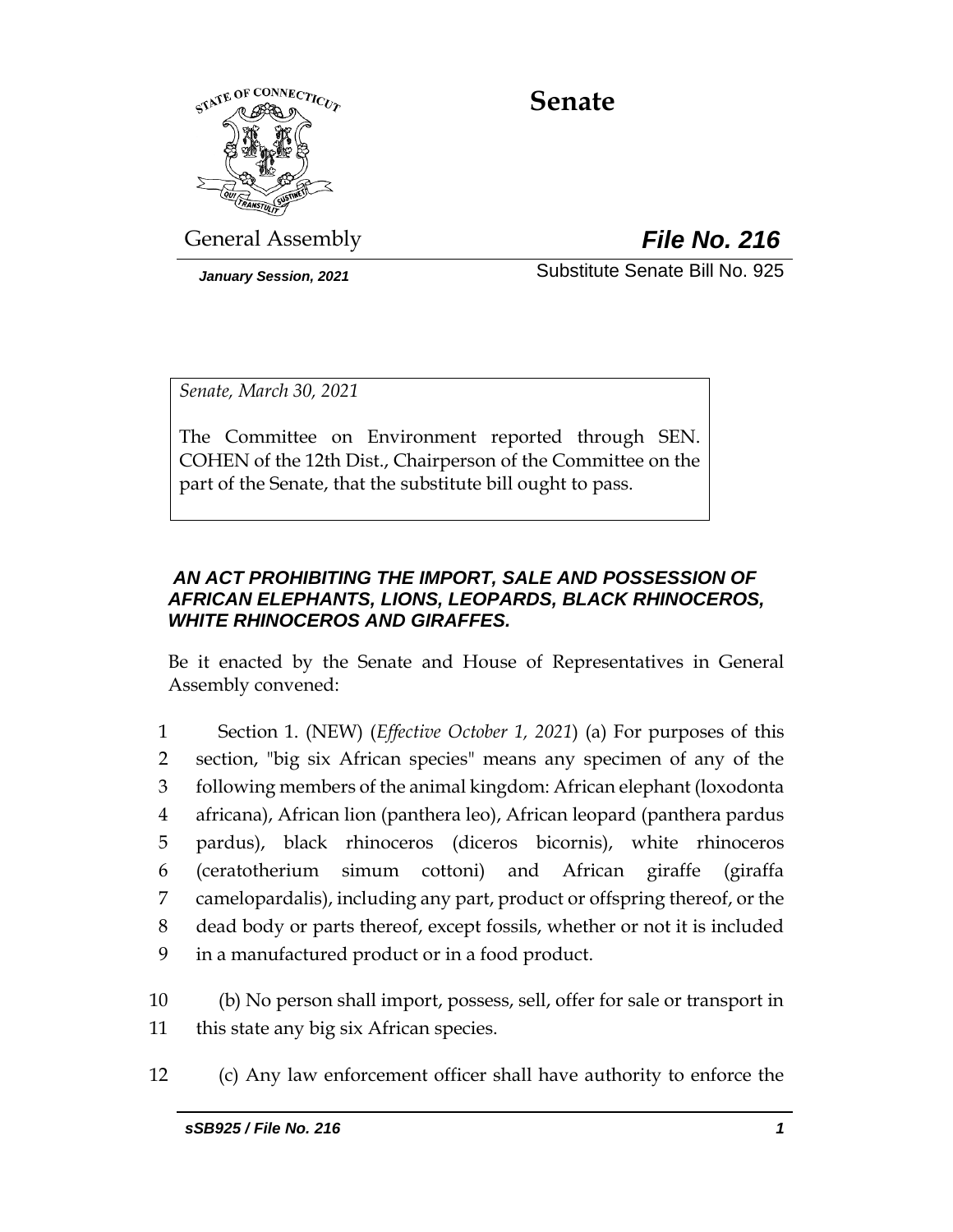provisions of this section and, whenever necessary, to execute any warrant to search for and seize any big six African species imported, possessed, sold, offered for sale or transported in violation of this section.

 (d) Unless such activity is otherwise prohibited by federal law, the provisions of subsection (b) of this section shall not apply if any of the following conditions exist: (1) Such specimen of a big six African species was located or possessed within the state prior to the effective date of this section and the legal owner of such specimen obtained a certificate of possession from the Commissioner of Energy and Environmental Protection not later than one hundred eighty days after the effective date of this section; (2) such specimen of a big six African species is to be part of a temporary or permanent collection of a museum that has a tax exemption from the federal Internal Revenue Service as an educational or scientific institution or is to be used by a zoological institution for educational purposes, provided such specimen is not subsequently sold, offered for sale, traded, bartered or distributed to any other party; or (3) such specimen of a big six African species is distributed directly to a legal beneficiary of a trust or to a legal heir provided: (A) Such specimen was located or possessed by the decedent prior to the effective date of this section, (B) such beneficiary or heir does not subsequently sell, offer for sale, trade, barter or distribute such specimen to any other person, and (C) such beneficiary or heir obtains a certificate of possession from the Commissioner of Energy and Environmental Protection not later than one hundred eighty days after receipt of such specimen.

 (e) Any specimen of a big six African species and any other property or item used in connection with a violation of the provisions of this section shall be seized and held pending any criminal proceeding pursuant to this section. In any criminal prosecution pursuant to this section, secondary evidence, including, but not limited to, photographs, shall be admissible against the defendant to the same extent as such specimen would be admissible.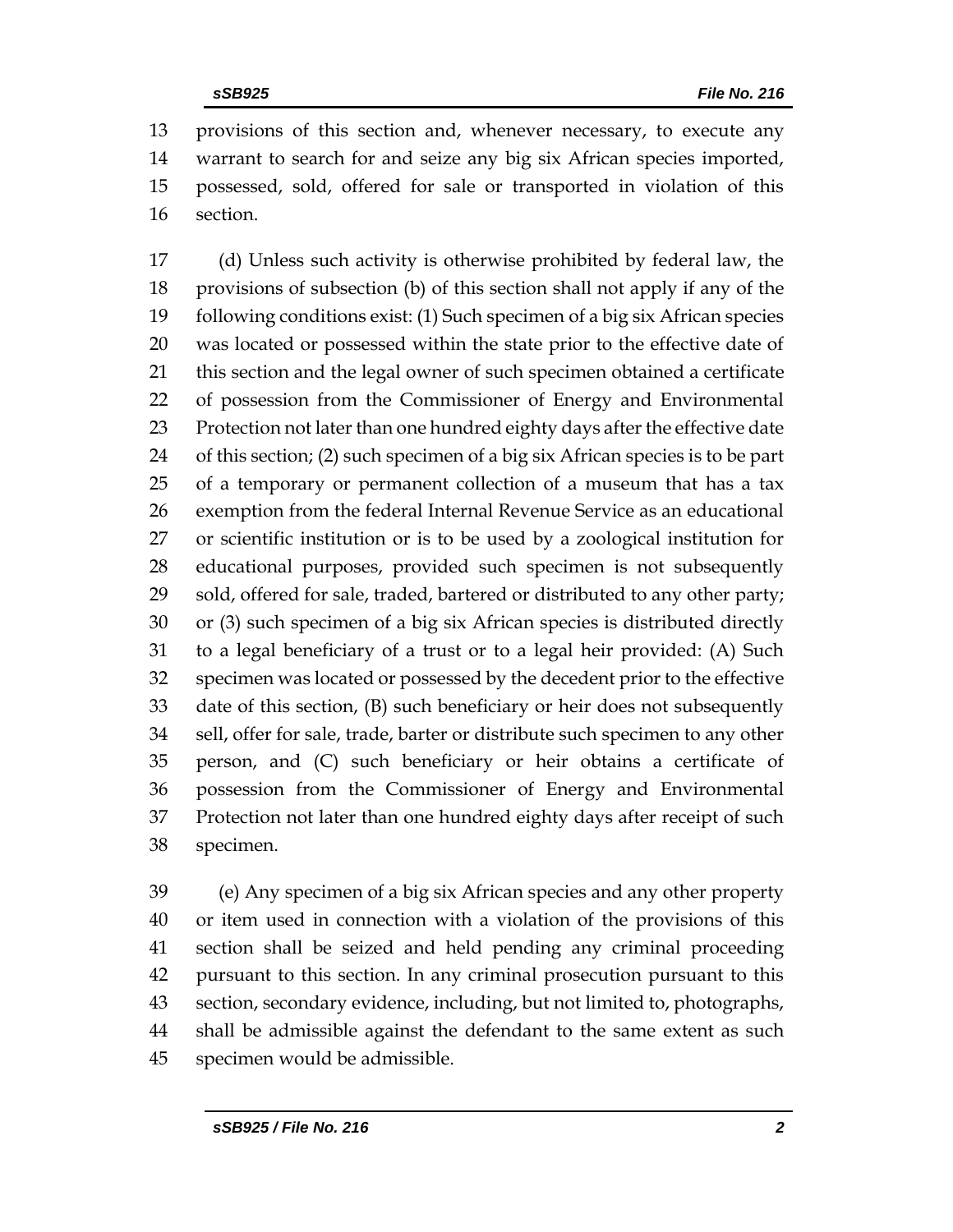(f) Any person who violates the provisions of this section shall be guilty of a felony and fined not more than ten thousand dollars and imprisoned not more than two years, or both.

 (g) Upon conviction of a person for violation of the provisions of this section or upon the entry of a judgment restraining a defendant from importing, possessing, selling, offering for sale or transporting any specimen of a big six African species on the grounds that such activity is or would be a violation of the provisions of this section, any specimen of a big six African species and any other property or item that is seized and held pursuant to this section shall be forfeited and, upon such forfeiture, destroyed, provided nothing in this subsection shall be construed to require or authorize the destruction of a living specimen of a big six African species.

 (h) Nothing in this section shall be construed to apply to the importing, possessing, selling, offering for sale or transporting of ivory in this state.

 (i) Nothing in this section shall be construed to apply to the importing, transporting or possessing of a live big six African species by any zoological institution or circus.

 (j) Nothing in this section shall be construed to apply to the transportation, purchase, exhibition or use of any animal in a motion picture, television or digital media production by a motion picture, television or digital media production company that employs or contracts with a dealer or exhibitor licensed pursuant to 7 USC 2133, as amended from time to time, or with a carrier, intermediate handler or unlicensed exhibitor registered under 7 USC 2136, as amended from time to time, to conduct such transport, purchase, exhibition or use.

 Sec. 2. Subsection (d) of section 26-311 of the general statutes is repealed and the following is substituted in lieu thereof (*Effective October 1, 2021*:

(d) Nothing in section 1 of this act, sections 26-303 to 26-312, inclusive,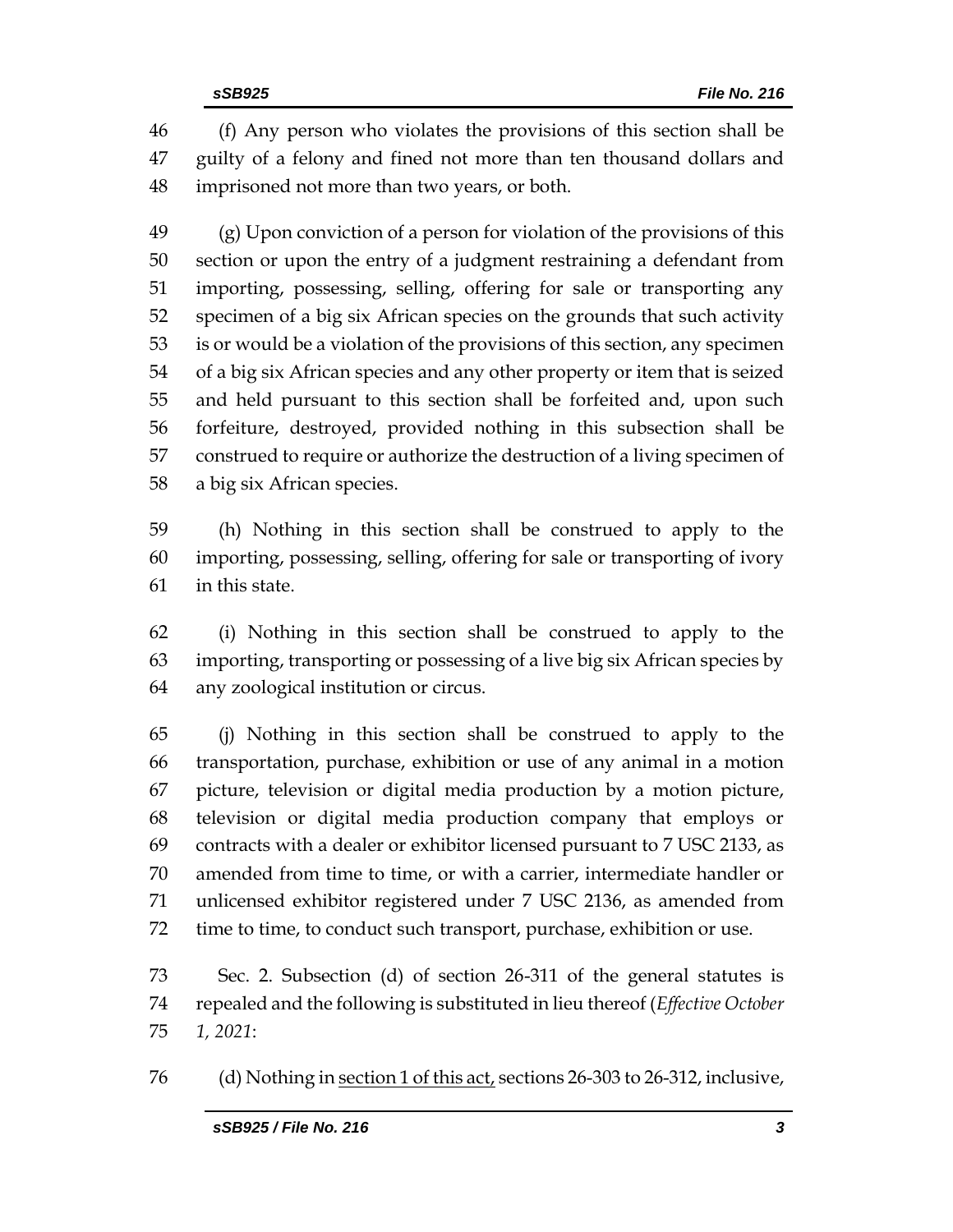or any regulations adopted pursuant to said sections shall prohibit transportation through this state of any endangered or threatened species in accordance with the terms of any permit issued under the laws of another state provided the person in possession of an endangered or threatened species can prove legal possession of the 82 species.

| This act shall take effect as follows and shall amend the following<br>sections: |                 |             |  |  |
|----------------------------------------------------------------------------------|-----------------|-------------|--|--|
| Section 1                                                                        | October 1, 2021 | New section |  |  |
| Sec. 2                                                                           | October 1, 2021 | $26-311(d)$ |  |  |

*ENV Joint Favorable Subst.*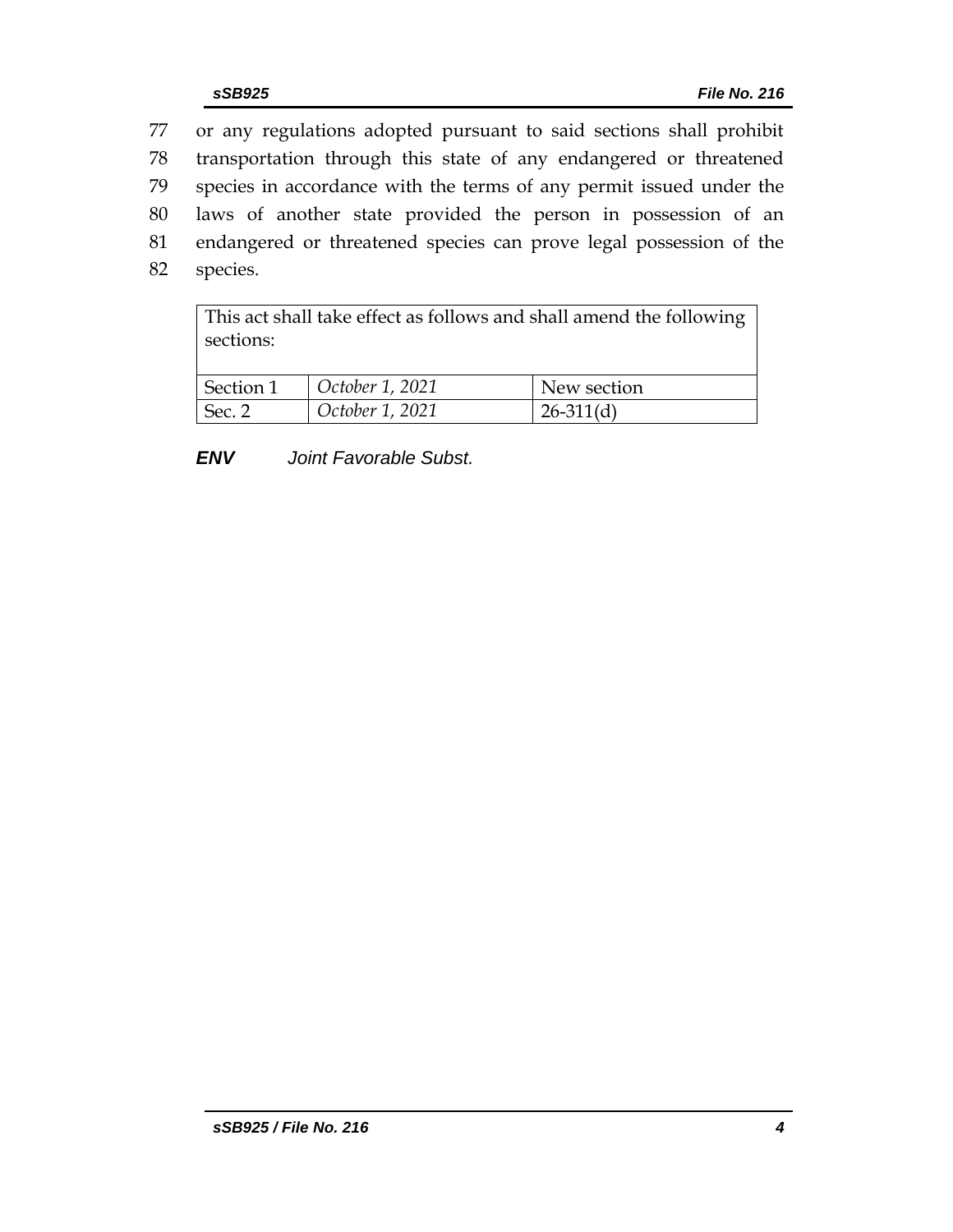*The following Fiscal Impact Statement and Bill Analysis are prepared for the benefit of the members of the General Assembly, solely for purposes of information, summarization and explanation and do not represent the intent of the General Assembly or either chamber thereof for any purpose. In general, fiscal impacts are based upon a variety of informational sources, including the analyst's professional knowledge. Whenever applicable, agency data is consulted as part of the analysis, however final products do not necessarily reflect an assessment from any specific department.*

#### *OFA Fiscal Note*

#### *State Impact:*

| <b>Agency Affected</b>            | <b>Fund-Effect</b> | FY 22 \$  | FY 23 \$  |
|-----------------------------------|--------------------|-----------|-----------|
| Correction, Dept.; Judicial Dept. | GF - Potential     | See Below | See Below |
| (Probation)                       | Cost               |           |           |
| Resources of the General Fund     | GF - Potential     | See Below | See Below |
|                                   | Revenue Gain       |           |           |

Note: GF=General Fund

#### *Municipal Impact:* None

#### *Explanation*

The bill bans importing, possessing, selling, offering for sale, or transporting certain specimens of African animals and creates a felony for violating the ban. Violations of this provision may result in a potential cost for incarceration or probation and a potential revenue gain from fines assessed. On average, the marginal cost to the state for incarcerating an offender for the year is \$2,200<sup>1</sup> while the average marginal cost for supervision in the community is less than \$700<sup>2</sup> each year.

#### *The Out Years*

 $\overline{a}$ 

The annualized ongoing fiscal impact identified above would continue into the future subject to the number of violations.

<sup>1</sup> Inmate marginal cost is based on increased consumables (e.g. food, clothing, water, sewage, living supplies, etc.) This does not include a change in staffing costs or utility expenses because these would only be realized if a unit or facility opened.

<sup>2</sup> Probation marginal cost is based on services provided by private providers and only includes costs that increase with each additional participant. This does not include a cost for additional supervision by a probation officer unless a new offense is anticipated to result in enough additional offenders to require additional probation officers.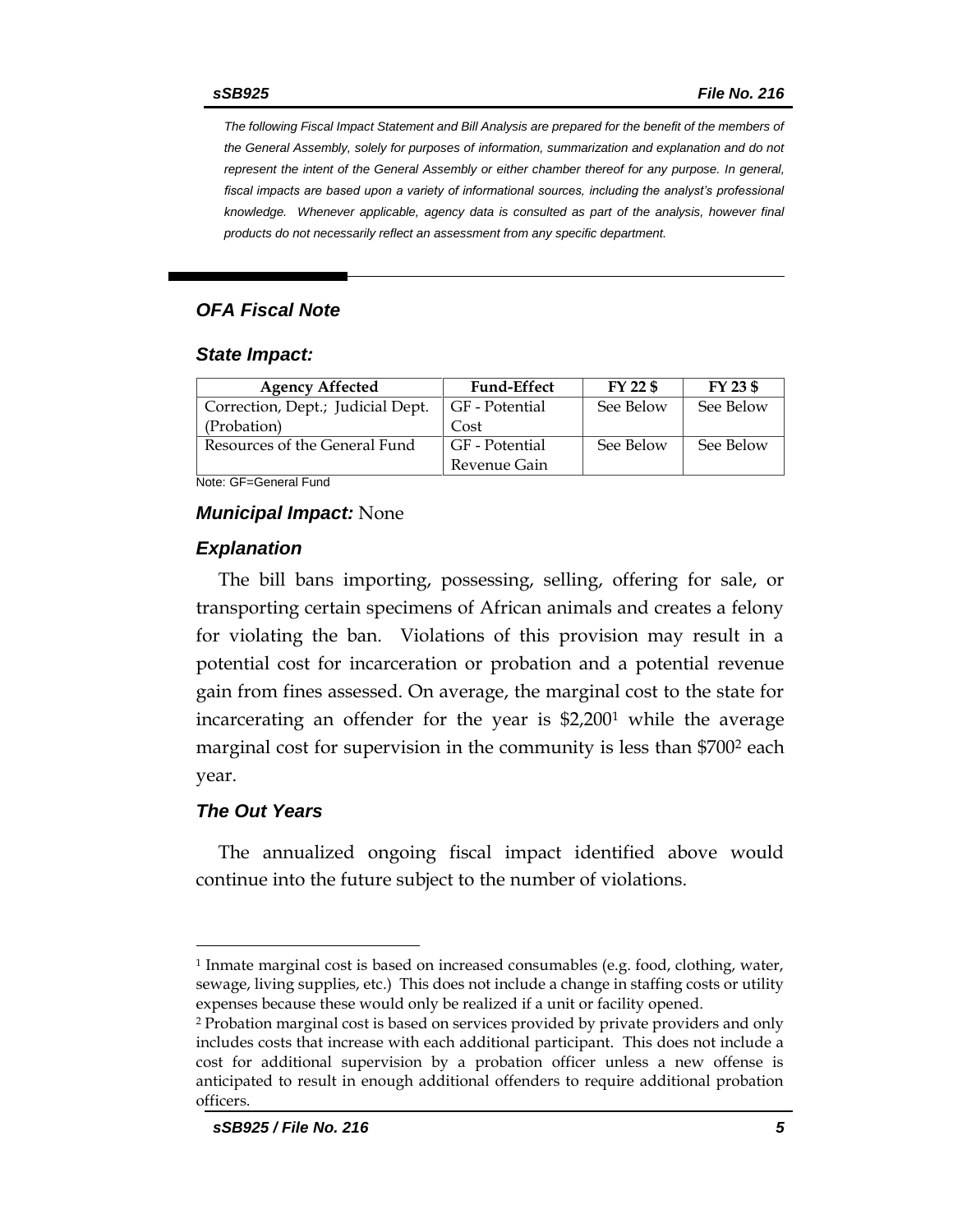# **OLR Bill Analysis sSB 925**

### *AN ACT PROHIBITING THE IMPORT, SALE AND POSSESSION OF AFRICAN ELEPHANTS, LIONS, LEOPARDS, BLACK RHINOCEROS, WHITE RHINOCEROS AND GIRAFFES.*

#### **SUMMARY**

This bill generally bans importing, possessing, selling, offering for sale, or transporting in Connecticut a specimen (dead or alive) of any of six types of African animals, which the bill collectively refers to as the "big six African species." It applies to certain elephants, lions, leopards, giraffes, and two rhinoceros species.

The bill makes violating the ban a felony and subjects a violator to a fine of up to \$10,000, up to two years in prison, or both. It requires seizure of and holding the specimen and any property or item used in connection with the violation. If there is a conviction or a judgment restraining someone from violating the ban, the bill requires that the specimen, property, or item be forfeited. The specimen (unless it is alive), property, or item also must be destroyed.

The bill contains several exemptions, including for a specimen that is already legally in the state or distributed to a beneficiary or heir, as long as the owner or distributee timely obtains a certificate of possession from the Department of Energy and Environmental Protection (DEEP). The ban also does not apply to fossils and ivory and the following under certain conditions: circuses; museums; zoological institutions; and motion picture, television, or digital media production companies.

Lastly, the bill specifies that the ban does not prohibit transporting through the state endangered or threatened species subject to the terms of another state's permit, which existing law allows.

The United States regulates the trade of the species covered by the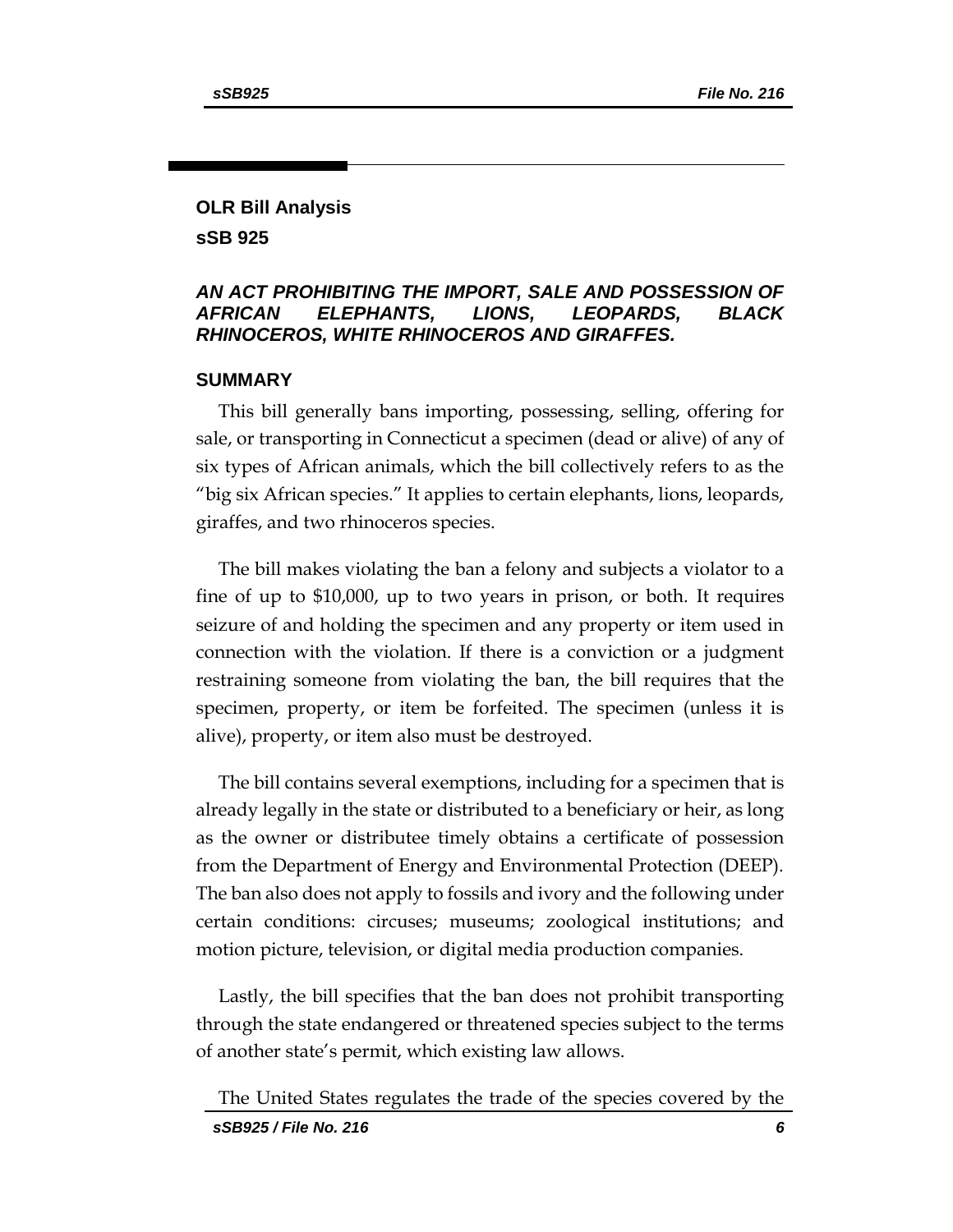bill, except the giraffe, through the Convention on International Trade in Endangered Species of Wild Fauna and Flora (CITES) and laws such as the Endangered Species Act (16 U.S.C. § 1531 et seq.). Specifically, trade of the species requires permits at a minimum (see BACKGROUND).

EFFECTIVE DATE: October 1, 2021

# **SCOPE OF BAN**

## *Species Covered*

The ban applies to any specimen of any of the following six species:

- 1. African elephant (loxodonta Africana),
- 2. African lion (panthera leo),
- 3. African leopard (panthera pardus pardus),
- 4. African giraffe (giraffa camelopardalis),
- 5. Black rhinoceros (diceros bicornis), and
- 6. White rhinoceros (ceratotherium simum cottoni).

A specimen generally includes any part, product, or offspring of the species, whether dead or alive, including part of a manufactured or food product (see *Exemptions*, below).

# *Exemptions*

**Fossils and Ivory.** The bill's ban does not apply to fossils or ivory.

*Individuals and Museums.* The bill also exempts from the ban, so long as federal law does not prohibit it, a specimen that is:

- 1. located or possessed in Connecticut before October 1, 2021, and whose legal owner obtains a certificate of possession from DEEP within the 180 days after that date;
- 2. distributed directly to a legal beneficiary of a trust or to a legal heir and he or she also obtains a certificate of possession from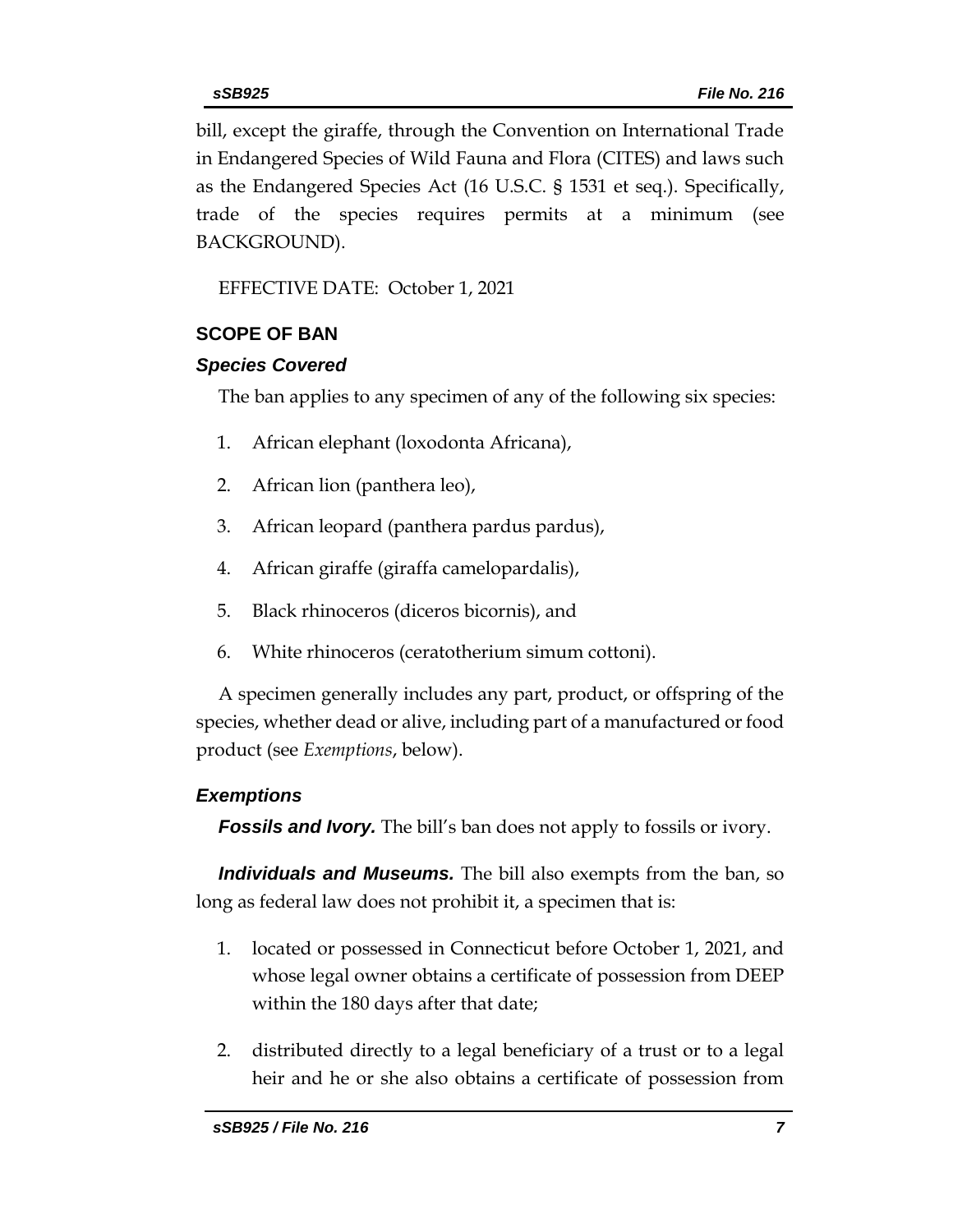DEEP within 180 days after receiving the specimen; or

3. part of a museum collection of an institution with a federal educational or scientific tax exemption or will be used by a zoological institution for educational purposes, as long as it is not subsequently sold, offered for sale, traded, bartered, or distributed to another party.

For a transfer to a legal beneficiary or heir to be exempt, the specimen must also have been located or possessed by the decedent before October 1, 2021, and the beneficiary or heir may not then sell or offer the specimen for sale, or trade, barter, or distribute it to someone else.

*Zoos, Circuses, and Production Companies.* The bill allows zoological institutions and circuses to import, transport, or possess live big six African species.

It also allows for the exhibition, purchase, transport, or use of these animals in a motion picture, television, or digital media production. To do so, the involved production company must employ or contract with a federally licensed dealer or exhibitor or a federally registered carrier, intermediate handler, or unlicensed exhibitor.

By law, these dealers and exhibitors must meet U.S. Department of Agriculture (USDA) standards for humanely handling, caring for, treating, and transporting animals (7 U.S.C. § 2143). Carriers and intermediate handlers must follow USDA requirements for accepting animals for transport, such as documentation, transport conditions, and delivery notification (9 C.F.R. § 3.136).

#### **ENFORCEMENT**

Beginning October 1, 2021, any law enforcement officer may enforce the bill's provisions, including executing warrants to search for and seize a banned specimen.

The bill requires (1) seizing the specimen and any other property or item used in connection with violating the ban and (2) holding the